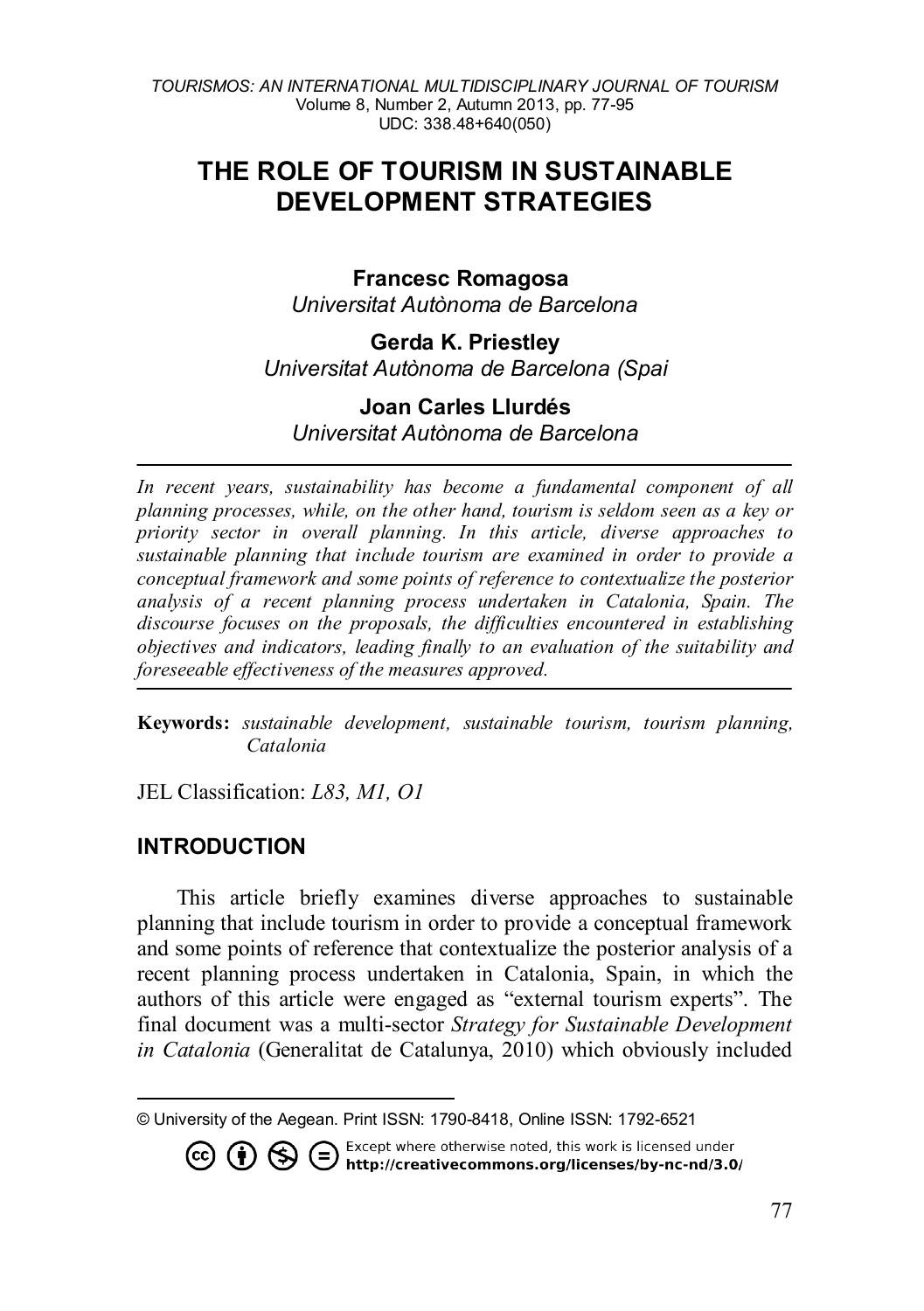the tourism sector as one of the components. By tracing the process, the recommendations made with respect to tourism and the final outcome in the form of a strategy document, the authors intend to illustrate some of the difficulties incurred in planning towards more sustainable forms of tourism in the general context of sustainable development planning. Catalonia constitutes an excellent case to study, given the complexity of the region due to its key role in Spain's tourism sector combined with a varied and well developed economy based on both industry and agriculture in a rich natural environment.

In recent years it has almost invariably become general practice to incorporate the sustainable development paradigm in regional and sector planning in order to enrich its approach and procedures. To all effects, sustainability has become a fundamental component of all planning processes. This approach has been incorporated into tourism planning over the last two decades (Dutton & Hall, 1989; Inskeep, 1991; Eber, 1992; WTO, 1993; Bramwell, Henry, Jackson, & Van Der Straaten, 1996; Berke & Manta-Conroy, 2000; Berke, 2002; Gunn & Var, 2002; WTO, 2004; Weaver, 2006; Hall, 2007; Tourism Sustainability Group, 2007; Ruhanen, 2008; Soteriou & Coccossis, 2010). In contrast, tourism is seldom seen as a key or priority sector in overall planning processes, in spite of its economic importance in many regions (Dredge & Moore, 1992; Connell, Page, & Bentley, 2009). Moreover, although sustainability appears as the underlying focus of planning, its meaning is seldom defined and not always clearly understood.

In consonance with the tourism sector's assumption of a key role in an increasing number of countries and regions, specific development plans have been drawn up worldwide, but tourism has also been incorporated into general planning strategies. Soteriou and Coccossis (2010) examined a wide range of strategic and sustainability planning experiences among European national tourism organizations (NTO). They identified a large number of dimensions that had been addressed in planning. Of these the most frequently encountered were (in descending order): respecting the carrying capacity of ecosystems; conservation and protection of the natural and socio-cultural heritage; minimizing negative economic, environmental, cultural and social impacts; addressing the needs of both current and future generations; adopting a long-term perspective; addressing equally economic, environmental and sociocultural issues; environmental management systems and eco-labels. They also identified the tools most frequently used in tourism planning and these proved to be traditional strategic instruments, such as cost-benefit analyses and feasibility studies. Some useful sustainability tools had been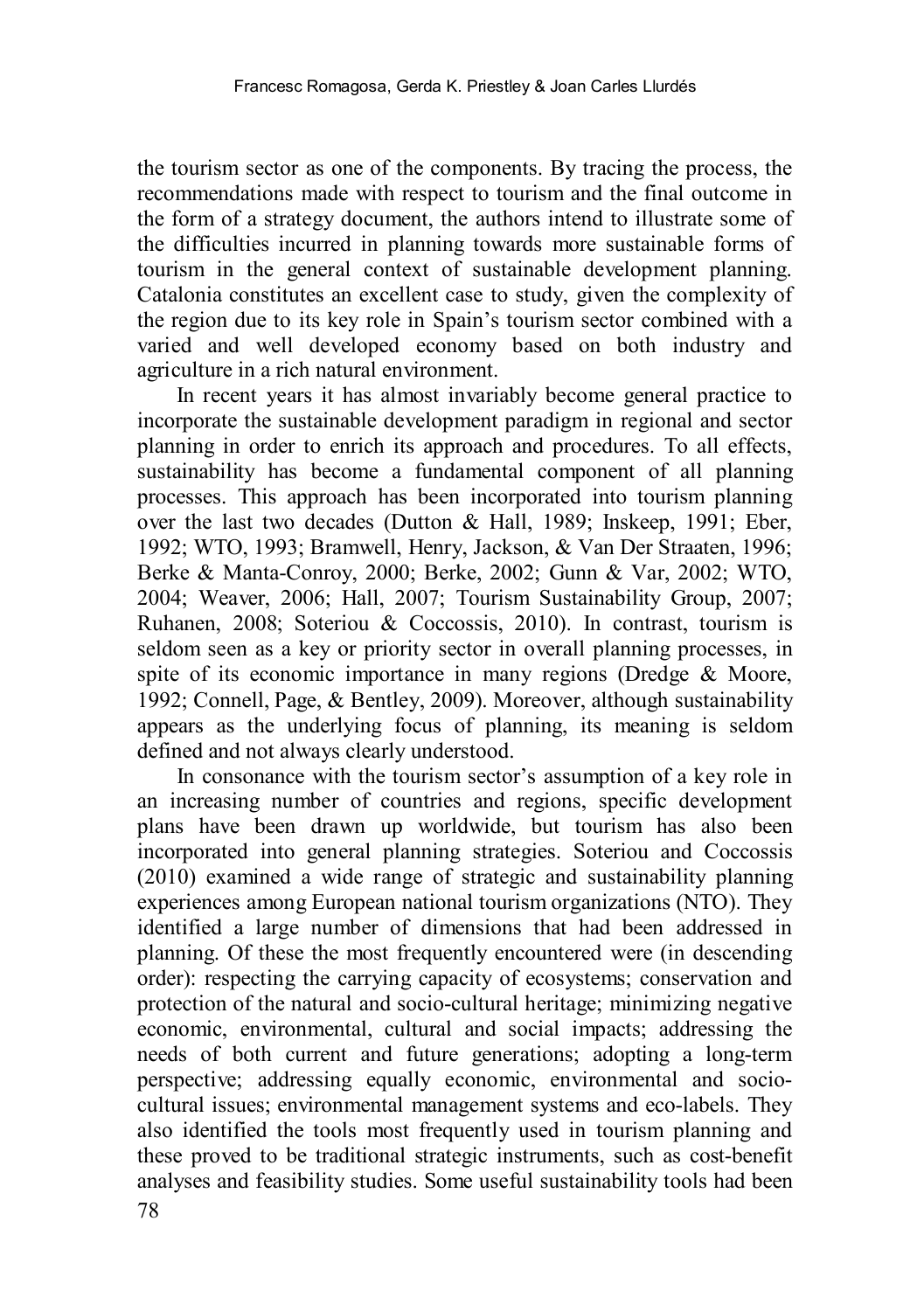incorporated by about half the NTOs analyzed, including carrying capacity studies, forecasting and trend analysis, impact assessment studies and sustainability indicators. This study also revealed certain defects and aspects of tourism planning with room for enhancement: better communication, involvement and training of tourism partners in order to create a more supportive environment for effective operation that, in turn, could lead to improvement for the operationalization of sustainability in tourism; increased attention to the concept of social equity; greater importance attributed to local concerns and wider participation in recognition of the interdependences of tourism with other sectors.

Further challenges that handicap tourism planning were identified by Cooper, Ruhanen, & Craig-Smith (2004), consisting of: inadequate statistical reporting; and the complexity of a multi-sector industry and its fragmentation in multiple SMEs that make it difficult to coordinate knowledge management. Likewise, in Soteriou and Coccossis's (2010) analysis, various limiting factors in tourism planning were identified. First and foremost, the lack of statistical data, information, impact measurement and research in general were pinpointed, followed by pressures exerted through political influences or private sector demands. The almost universally recognized lack of statistical references constitutes a serious handicap in the establishment of indicators to evaluate impacts and the application of measures and hence monitor progress towards the goals established in any strategy**.** 

#### **ANTECEDENTS AND METHODOLOGY APPLIED IN THE CATALONIAN STRATEGY**

As is well known, Catalonia is a key national and international tourism destination and tourism is undoubtedly a strategic sector in the region's present -and presumably also future- economy. Its importance is widely recognized not only among economic and political stakeholders, but also the general public. One would therefore expect its future sustainable development to be considered a priority issue in the framework of general regional policy. Understandably, the Catalan government's Strategic Plan for Tourism 2005-2010 (Generalitat de Catalunya, 2006) pinpointed sustainability as one of the key leitmotifs. It also commissioned a report on European experiences in sustainable tourism applicable in Catalonia in 2007 (Sabaté, 2007). The more recent Strategy for Sustainable Development in Catalonia (EDSCAT) document, drawn up between 2008 and 2010 (and approved by the Catalan government on 31st August 2010) is a wider ranging strategy, intended to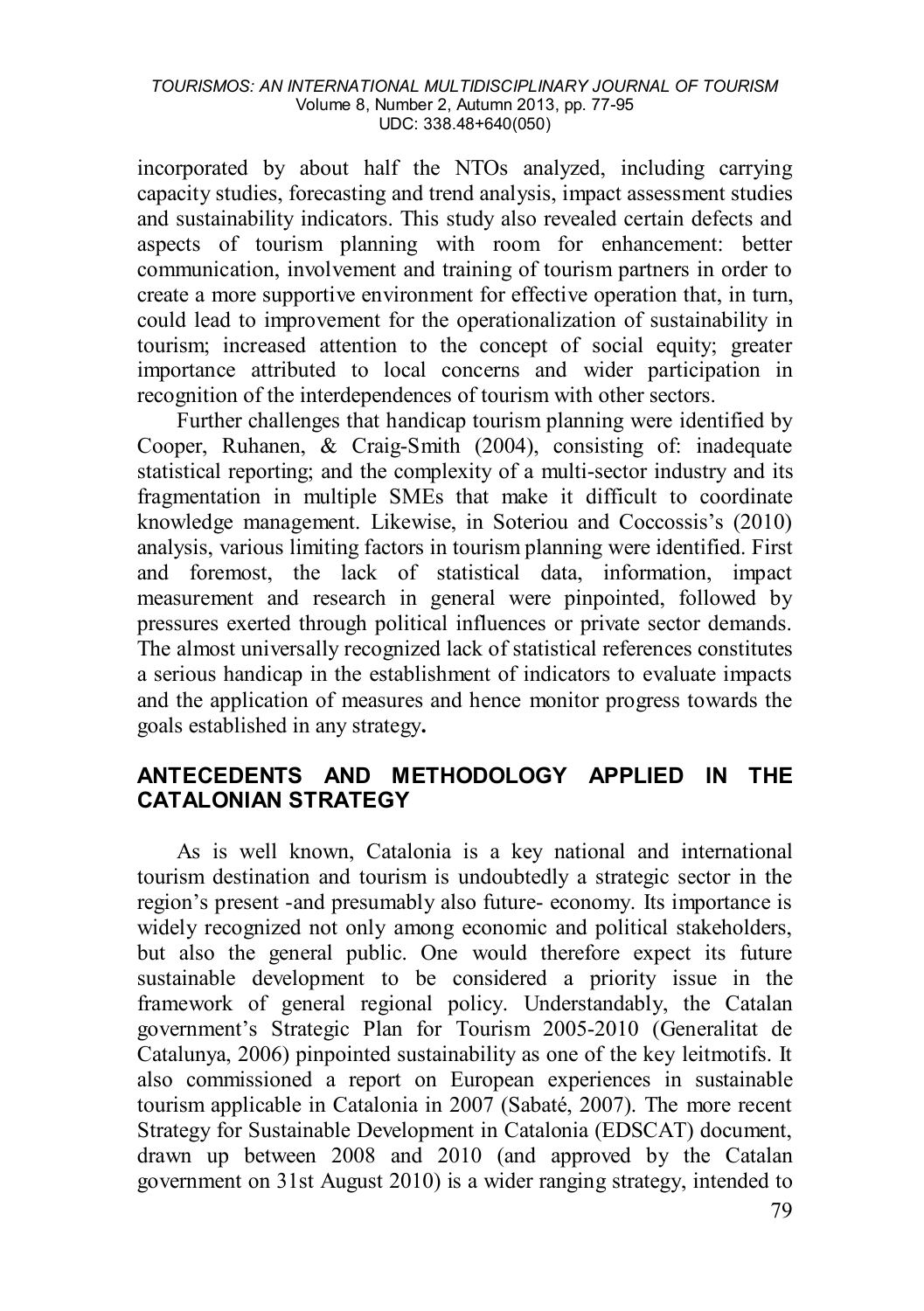guide development within sustainability parameters in the north-eastern region of Spain until the year 2026 (Generalitat de Catalunya, 2010).

The process, carried out under the direction and coordination of the Department for the Environment, was divided into two phases (Llurdés, Priestley, & Romagosa, 2009). The first consisted of individual sector analyses and diagnosis by independent "experts", corresponding to three groups: the main economic sectors -agriculture and forestry, industry, trade, tourism-; territorial elements -urban growth, transport and mobility, natural areas-; and public services -water, energy, waste. All the reports followed a unified methodology: each diagnosis included an analysis of the main impacts; the identification of a number of objectives and challenges to be addressed; the related strategic objectives to be achieved; and a list of tools and actions to be applied. The impacts were grouped under four main headings: territorial, environmental, climatic and socioeconomic variables. Indicators related to these impacts and challenges were also pinpointed, in order to make it possible to monitor progress in the achievement of objectives. The result is the formulation of a preliminary list of proposals that would increase sustainability, a comprehensive proposal that combines the main findings of the various specialised reports (Llurdés, Priestley, & Romagosa, 2009). Uniformity was sought in order to facilitate the drawing up of a coherent and well coordinated strategy as the end product of the second phase. The first phase also included a process of public participation in which the corresponding stakeholders were invited to offer their opinions and attend a presentation session in which the experts' proposals were discussed and revised, together with consultations with the various government departments and sectorial organisations and organisms.

80 The second phase of drawing up the Strategy was much more complex, as the ultimate objective was to bring together all the sectorial proposals within the wider framework of a common, applicable development strategy. Hence, consensus was sought among the different experts and the strategy directors in the selection of a number (finally 40) of broad-based challenges or objectives as an "umbrella" for the more specific sector objectives. Each sector then identified its priority objectives within this list and proceeded to draw up individual fact sheets for each priority challenge, depicting three scenarios for future development: the projection of current trends, legislative or policy limits as defined at present (if such existed), and limits considered to conform to sustainability objectives (obviously the stated goal of the strategy). A further requirement was the indication of specific actions that could achieve these objectives, together with equally specific, measurable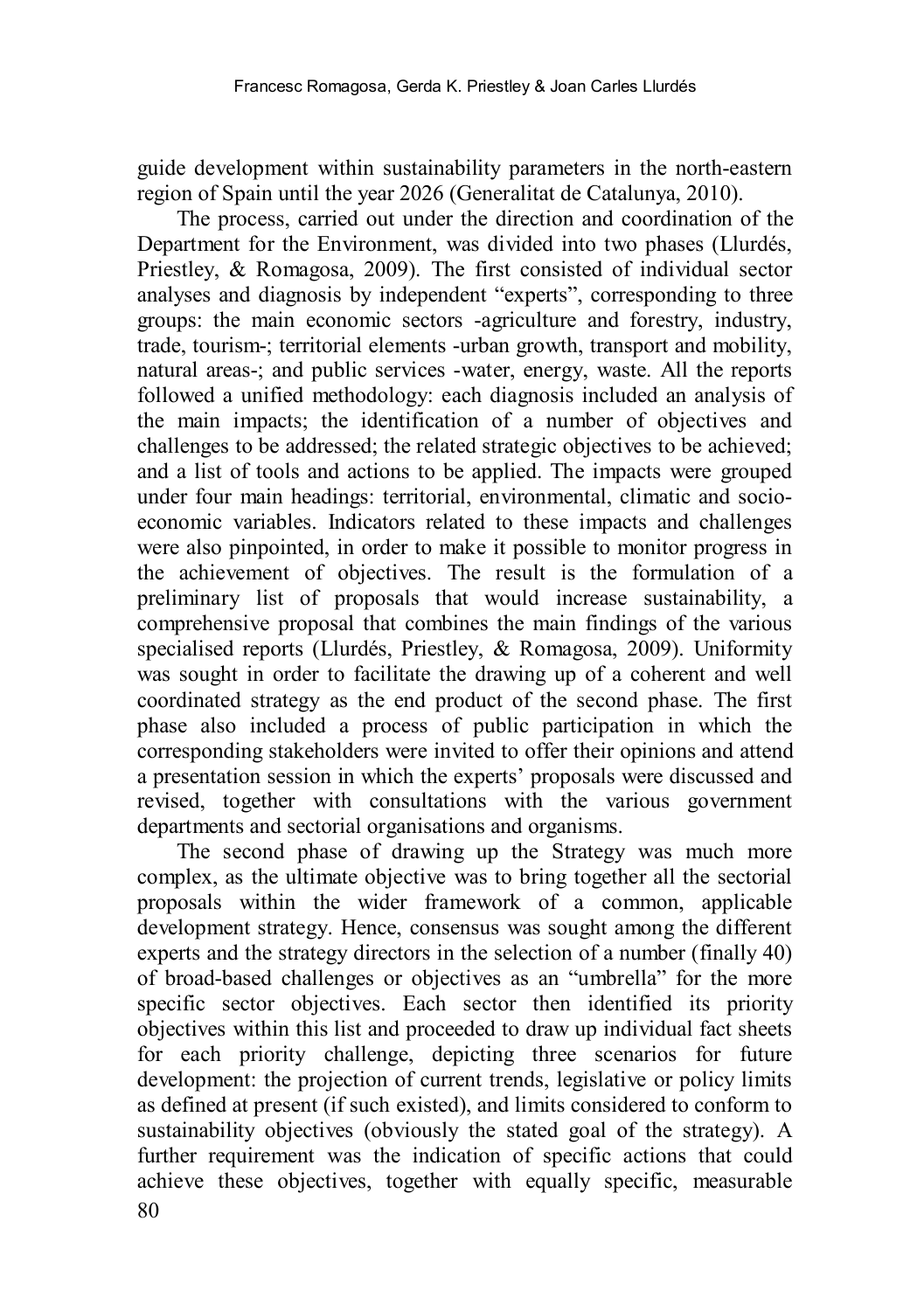indicators to monitor progress in the future that constituted an essential component of the final document. The methodology applied certainly conforms to standard practice in the formulation of strategies.

Coccossis (1996) suggested four possible interpretations for tourism in the context of sustainable development: from a tourism sector point of view, stressing economic sustainability; from the perspective of ecological sustainability; focusing on the long-term competitiveness of a destination; and tourism seen as part of a development strategy in the overall physical and human environment. Taking this into account, it could be said that the first phase of the strategy incorporates the first three perspectives -economic and ecological sustainability and long-term destination competitiveness-, while the second phase is approached from Coccossis's fourth perspective -tourism seen as part of a development strategy in the overall physical and human environment.

### **DRAWING UP THE STRATEGY: THE TOURISM REPORT IN PHASE I**

Spain emerged as a tourism destination in the late 1950s when the economies of the main European countries had begun to recover from World War II, Spain's ostracism in its aftermath was receding and the sun, sand, sea paradigm was blossoming. Spain's Mediterranean fringe and island archipelagos constituted ideal destinations. The sector grew very rapidly over the following three decades (1960–1990) –before the application of sustainability principles-, largely without control and totally devoid of planning, as the country's priority was the acquisition of foreign exchange for much needed industrial and urban development (Priestley and Llurdés, 2007). It is now undoubtedly one of the world's top tourism destinations, placed 4th in international arrivals and 2nd in income (UNWTO, 2013) and, within Spain, Catalonia is placed first in supply (3 million beds of which 531,000 are commercially exploited). international arrivals (25%) and income (19.5%) (Instituto de Estudios Turísticos 2009a). In domestic tourism, Catalonia is the second destination with 22.4 million visits (14.5% of the total), confirming the importance of the region in global terms (Instituto de Estudios Turísticos, 2009b).

The main characteristics of tourism in Catalonia can be summed up as follows: tourism forms part of the region's economic structure and has served a vertebrate role in the territory; demand, largely based on the sun, sand and sea product, is highly seasonal and supply is concentrated on the coast and principally in a number of large scale resorts in Costa Brava and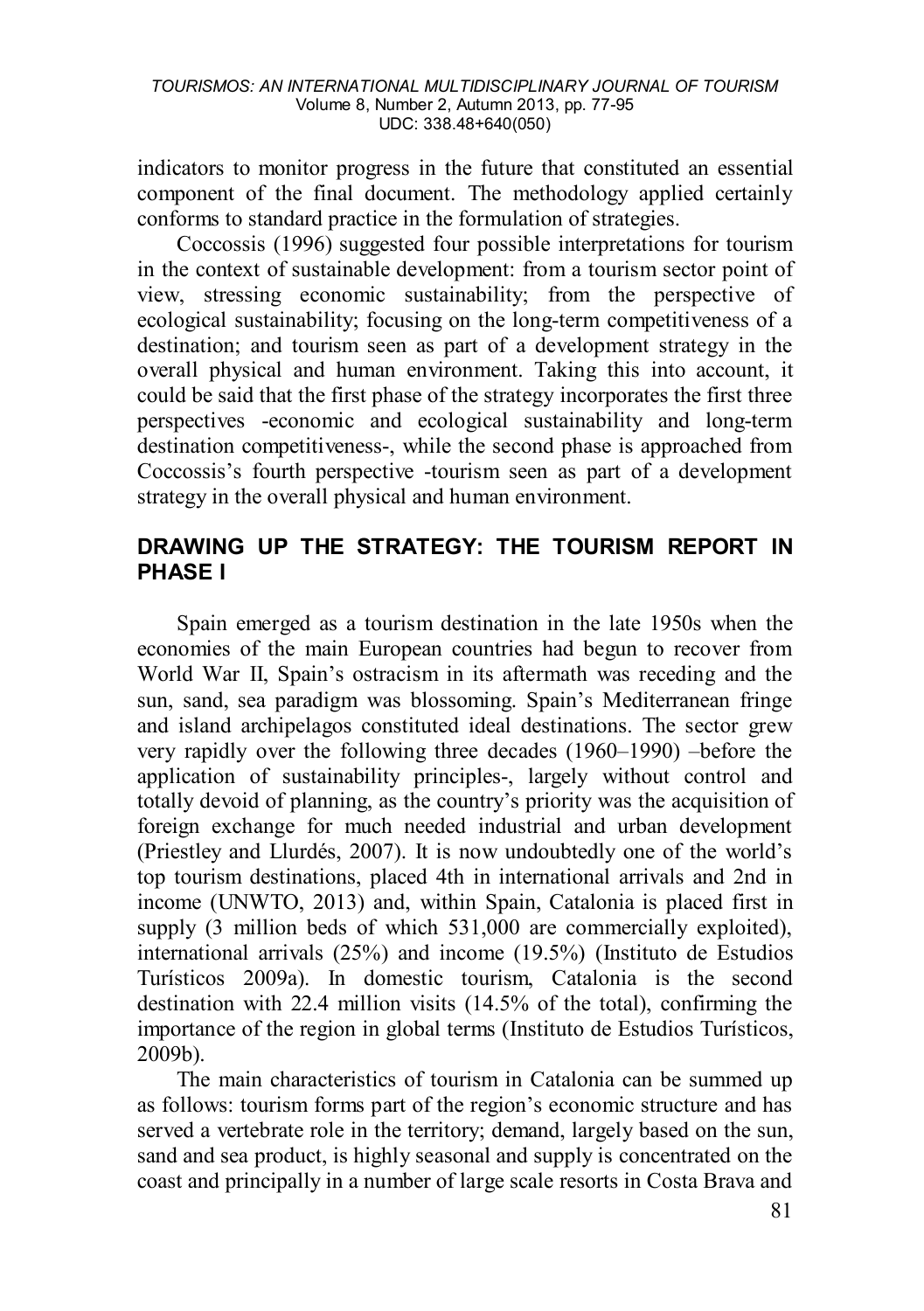Costa Daurada (Roses, Lloret de Mar, Calella, Salou, for example) (Observatori de Turisme de Catalunya, 2010a); the source of demand is diverse (both national -more concentrated on the Costa Brava, Costa Daurada and in the Pyrenees- and international -more concentrated in Barcelona and on the Costa Brava-) (Observatori de Turisme de Catalunya, 2010b); both the private and public sectors participate actively; it is a very mature but dynamic destination where signs of changes can be distinguished in recent years. The wide variety of landscapes have made it possible to develop other traditional types of tourism, such as winter sports (in the Pyrenees) and urban / cultural tourism (Barcelona, Tarragona, Girona, for example), together with more innovative forms, including rural and gastronomic tourism. This is not only in response to demand, but also a result of the creation of new products and supply -especially inland- where tourism is seen as an opportunity able to contribute to the economic and social sustainability of many rural areas (López, 2009).

The authors based their report on available data and publications, together with their accumulated experience as researchers in many projects related to tourism in Catalonia. As a result of the early expansion of large scale tourism in Catalonia, the sector is faced with two different sets of challenges: the correction of deep-rooted defects in many of the consolidated resorts and the implantation of sustainable practices in currently developing destinations. In order to achieve the relative overall sustainability of mature destinations, a balance must be found between the somewhat limited carrying capacity of many natural resources and the operative viability of certain consolidated infrastructures and services that generate employment (Priestley & Mundet, 1998; Priestley, 2007). It is in the light of these considerations that this analysis was undertaken bearing in mind the inherent difficulties of the reconversion of such destinations, a process that is already being addressed by many municipalities through product diversification and destination quality improvements (Donaire & Mundet, 2001).

One of the principal problems that have to be addressed is the impact of large resorts in coastal areas. However, it is the huge number of second homes that generates greatest impact, due not only to their volume, but also to the predominantly low density construction, their dispersion and preference for attractive locations. Moreover, they are notably less sustainable in social and economic terms than commercial forms of tourism, as the occupancy rate is very low, many being occupied for only a few weeks in the year. An additional aspect closely related to tourism sustainability is the temporal and spatial pattern of demand. Foreign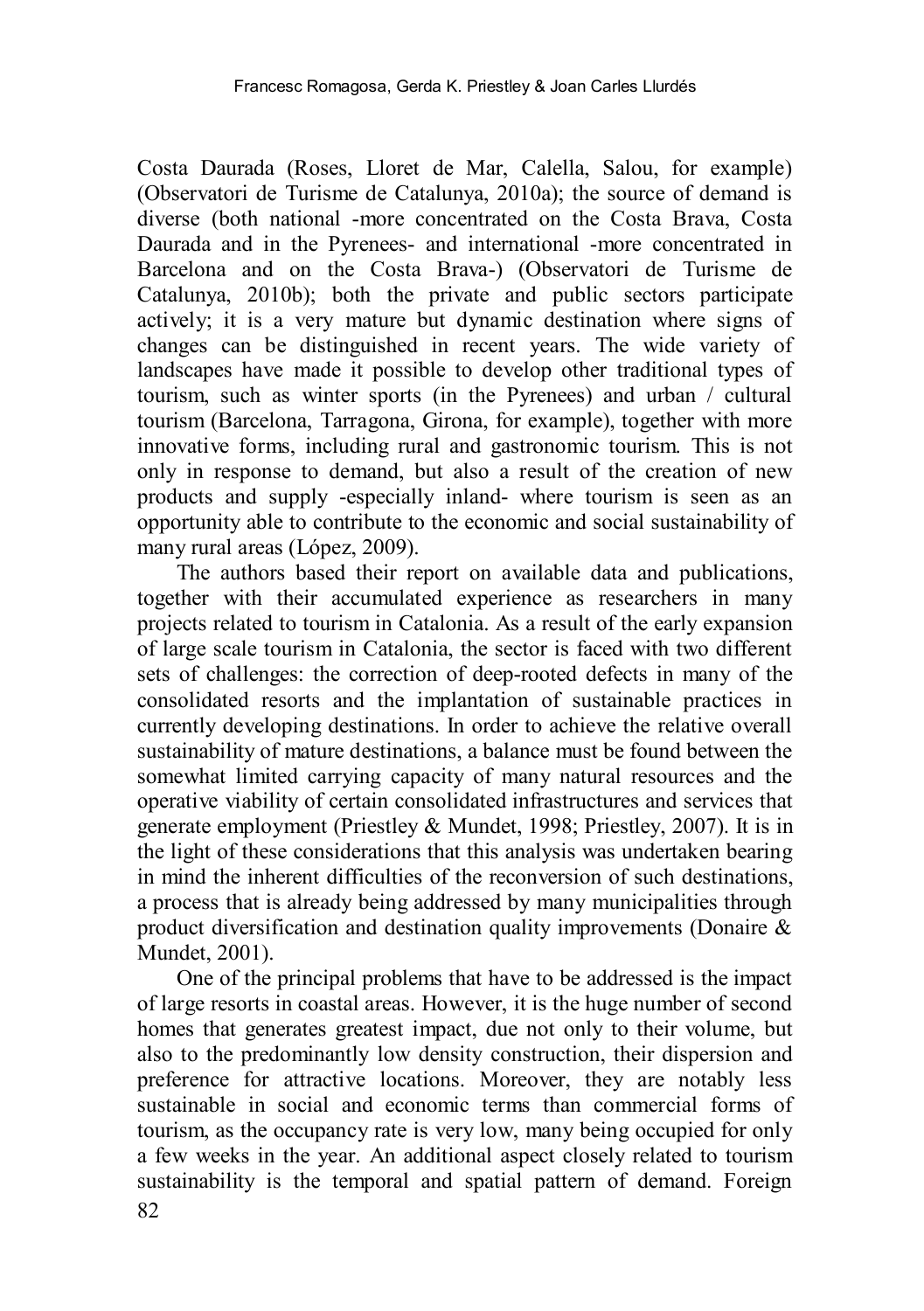demand focuses on the coast (in summer) and in Barcelona (throughout the year), while the pattern of domestic tourism, especially that of the Catalan population, shows a trend towards the diffusion of demand inland (Observatori de Turisme de Catalunya, 2010b). Hence, in spite of trends towards product and territorial diversification, the reduction of seasonality is still a key challenge, as in some cases it prejudices the economic viability of certain enterprises and, in general, it has highly negative impacts on the employment structure, creating a large number of seasonal jobs.

Meanwhile, new factors have appeared to complicate the scenario: a worldwide economic crisis and the acceleration of climate change. Tourism has always shown resilience in the face of crisis, but, even so, increasing international competition makes it absolutely essential to apply sustainability criteria in all future developments. The main risks as a result of climate change are: a rise in sea level which would undoubtedly affect the infrastructures associated with coastal tourism; an increase in temperatures, which could affect the seasonality of activities and hence demand (with a move towards spring and autumn), the viability of winter sports tourism, and water and energy consumption in general (Esteban, López, & Aguiló, 2005; Saurí & Llurdés, 2010). Hence, planning for the future is fundamental in guaranteeing the sustainability of the "tourism environment" and of the economy and eventually will require actions that affect the land, infrastructures and the configuration of products.

On the basis of detailed analysis, a long list of specific impacts and challenges was drawn up, constituting a schematic but comprehensive diagnosis of the situation and indicating multiple proposals for ensuring the future viability of tourism in Catalonia, while respecting sustainability parameters. The proposals include many measures aimed at: the intensification of planning instruments for key destinations where viability is at risk (mass coastal and ski resorts) and for the management of natural protected areas; incentivising measures towards the creation and expansion of tourism products that favour diversification and reduce seasonal concentration of demand; encouraging the use of collective tourist lodging (rather than private properties); the more widespread application of sustainable management practices (water and energy saving, waste reduction and waste recycling) including environmental certification systems; upgrading employment by increasing training and incentivising the creation of permanent jobs.

This could appear to be a wish list of good practices for any destination, but the proposals included numerous specific actions to be taken and called on the public administrations to assume greater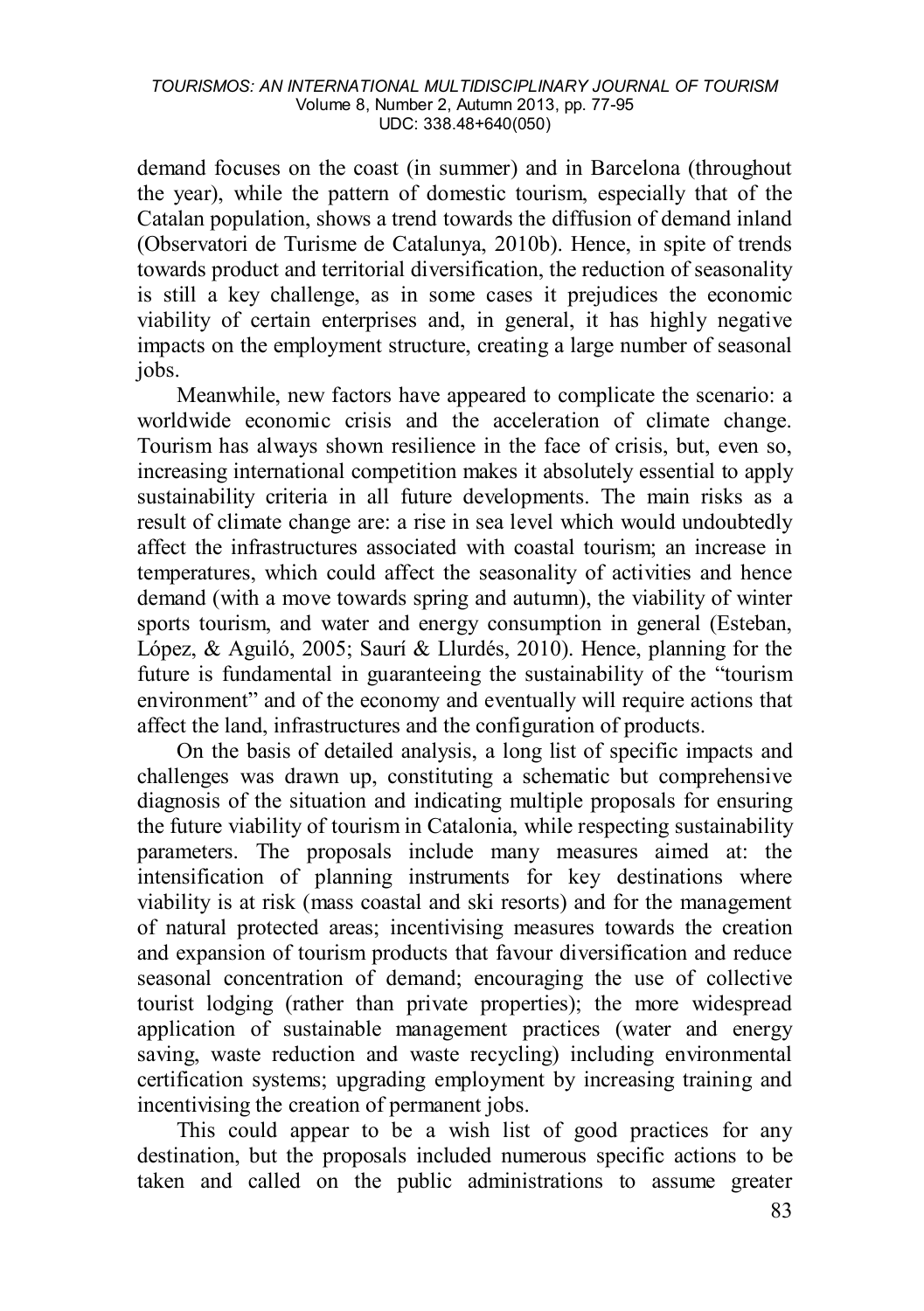leadership in both the design and promotion of integrated products through the coordination of all the stakeholders throughout the region and to provide assistance and grants to implement some measures. These would include, for example: the obtainment of environmental certification systems, for both environmental management systems (ISO 14000 or EMAS) and environmental quality branding (Catalan Eco-label or European Ecologic Label); the introduction of renewable energy sources beyond the existing obligatory regulations (Technical Building Code). The proposals coincide with current legislation and policy, but go several steps further by indicating many specific measures that could be applied, by requesting renewed vigour, more intensive action, greater public leadership and more incentives for private sector participation.

### **PHASE II: TOURISM IN THE OVERALL MULTI-SECTOR STRATEGY**

As already indicated, the second phase of drawing up the Strategy was much more complex, due to the fact that the elements chosen had to fit into this wider picture; there was considerable divergence on some of the key objectives, especially the specific sector-related priorities. Finally, aspects related to the natural and rural environment (protected areas, agriculture) and transverse objectives (improvements in the use and management of water, energy and waste) took preference over specific sector-related priorities. In addition, the evaluation of the importance of each challenge for each sector –an additional component of the process- is not by any means a mathematical exercise and thus depended on subjective assessments. Hence, of the 40 challenges identified for the different sectors (industry, construction and regional planning, agriculture, commerce, tourism, energy, transport and mobility, home and administration), only 16 could be classified as of "very high" or "high incidence in tourism" (Generalitat de Catalunya, 2010) and these did not by any means include all the challenges that had been pinpointed as of great importance for the tourism sector. In this way, the wide range of proposals for the sector put forward in the first phase were reduced to relatively few priority objectives; obviously, in this wider and multisector context, tourism had lost protagonism (Table 1).

84 Moreover, the challenges had to be accompanied by equally specific, quantifiable indicators to monitor progress, for which a requisite was obviously the existence of reliable data over a period of time in the past and the possibility of collecting it in the future. This requisite had negative consequences for the role of tourism, as the tourism proposals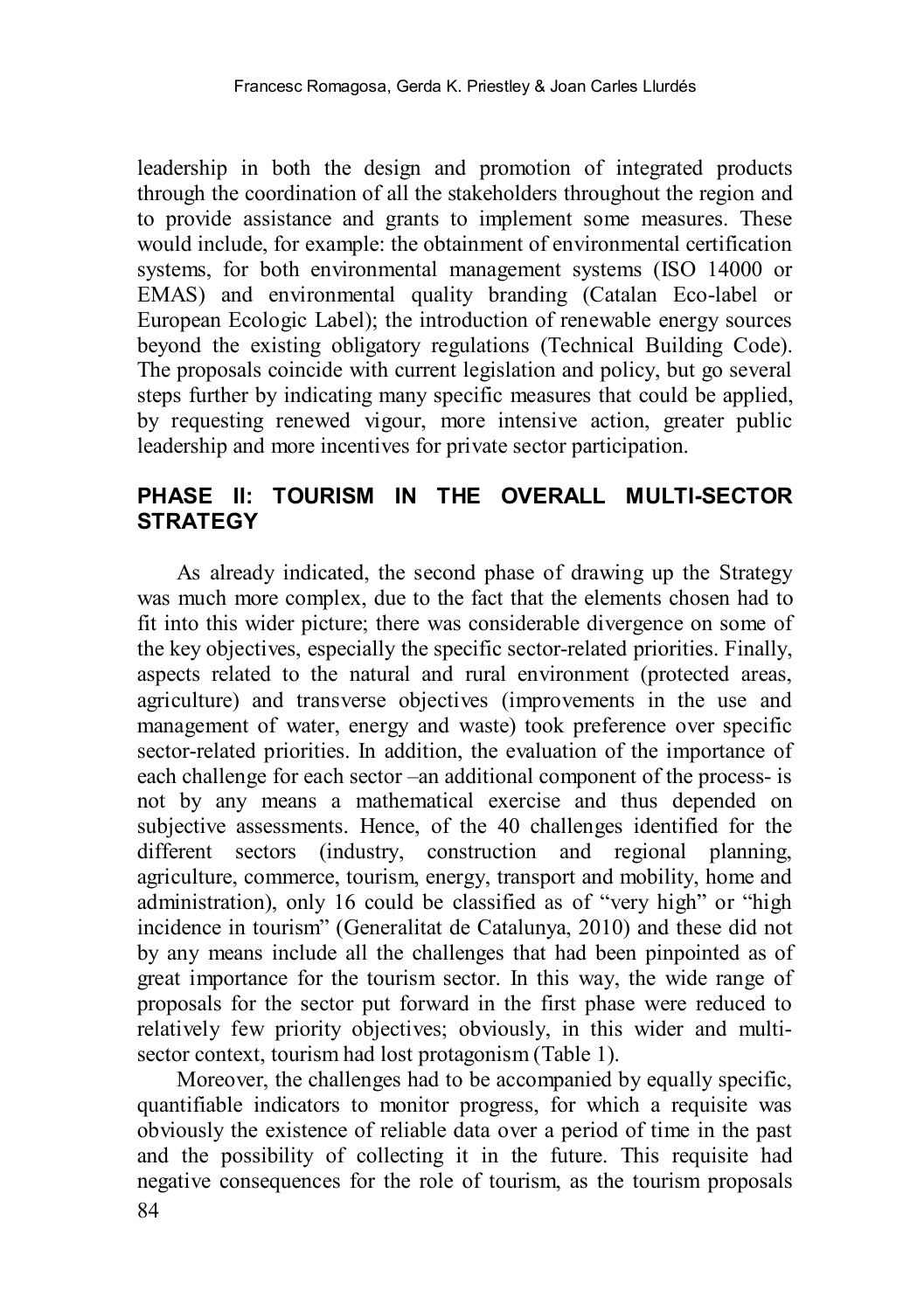could not always comply with this condition. In fact, the difficulty of identifying valid indicators for monitoring progress in achieving sustainability in the tourism sector is a problem also identified elsewhere (Orams, 1995; Berry & Ladkin, 1997; Swarbrooke, 1999; Ruhanen, 2008). Hence some challenges that were considered important by the authors had to be discarded and others –the majority- evaluated with indicators that can constitute no more than a partial measurement.

As noted, the following step was the drawing up of individual fact sheets for each priority challenge that, therefore, constituted simple guidelines for implementation. A comparison between the interim and final documents reveals the clear differences between the ambitious challenges, objectives and measures outlined in the first phase tourism report and the tourism-related contents of the general strategy drawn up in the second phase.

|    | General challenge / objective                                                                                                 | Indicator (related to<br>tourism)                                                          |
|----|-------------------------------------------------------------------------------------------------------------------------------|--------------------------------------------------------------------------------------------|
| 1  | Minimise built-up surface and promote<br>efficient land use                                                                   | % of total land surface built<br>up                                                        |
| 4  | Promote integrated management of areas<br>with specific characteristics (coasts, high<br>mountain areas, etc.)                | Nº of environmentally<br>certified beaches /<br>N° of second homes                         |
| 8  | Introduce eco-efficiency and landscape<br>integration criteria and measures in<br>construction                                | % of environmentally<br>certified tourism<br>accommodation<br>establishments               |
| 9  | Guarantee conservation of species, habitat<br>and geological heritage, while increasing<br>knowledge about them               | Area of protected natural<br>areas                                                         |
| 11 | Upgrade socio-environmental services and<br>the protective and productive functions of the<br>natural and agro-forest systems | $No$ of visitors to each<br>protected natural area                                         |
| 12 | Integrate natural heritage conservation<br>objectives in sector policy, especially in rural<br>areas                          | % of protected natural<br>areas with Specific<br>Protection and<br>Management Plans        |
| 13 | Complete the system of protected natural<br>areas, guaranteeing their sustainable<br>management                               | % of protected natural<br>areas with Specific<br>Protection and<br><b>Management Plans</b> |

### **Table 1** Priority challenges for tourism and corresponding indicators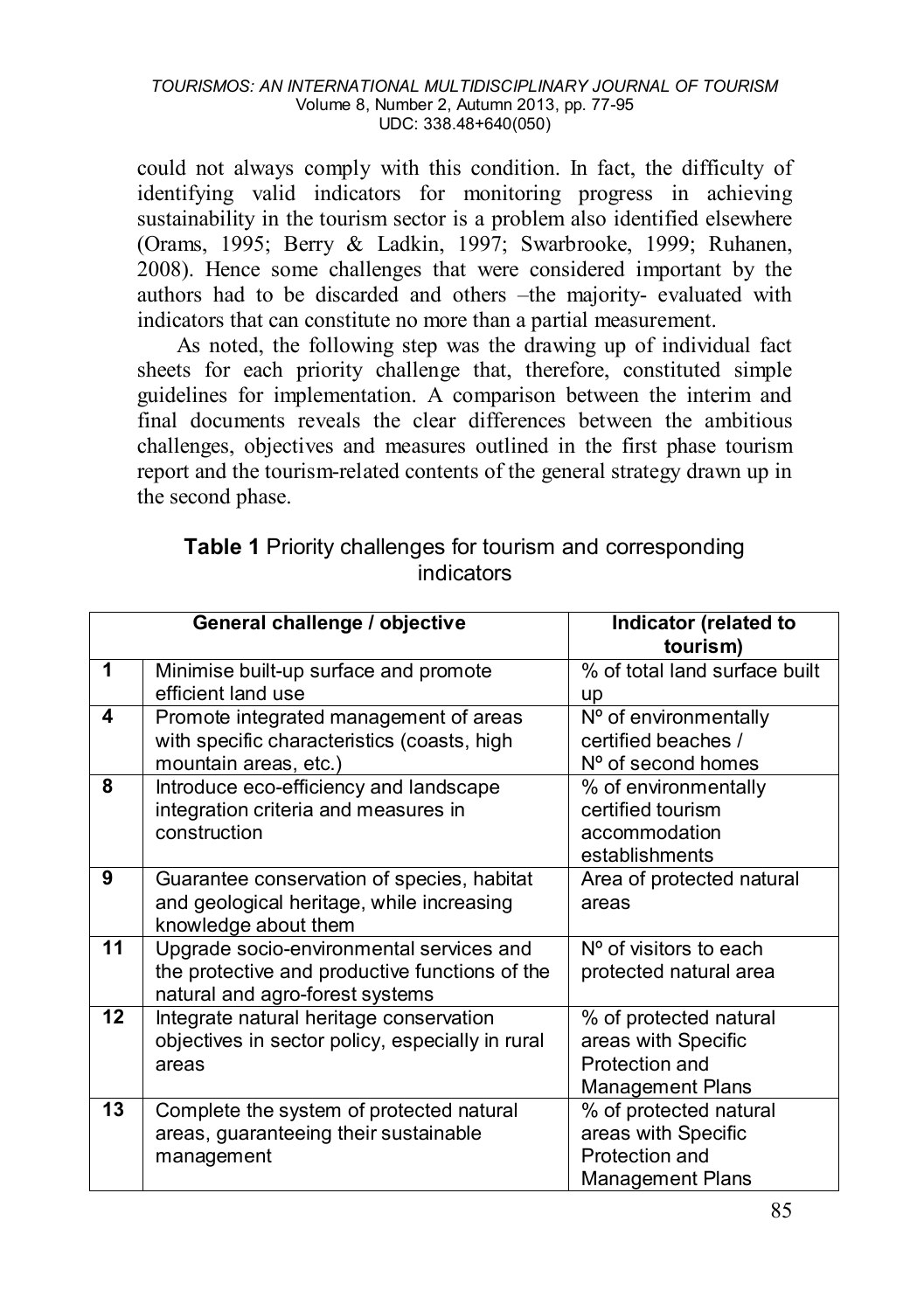| 14 | Significantly increase the quota of<br>sustainable mobility of both people and<br>merchandise                                                                                             | % of sustainable trips (i.e.<br>using public transport) for<br>leisure purposes |
|----|-------------------------------------------------------------------------------------------------------------------------------------------------------------------------------------------|---------------------------------------------------------------------------------|
| 24 | Ensure the availability of water resources,<br>especially in inland basins                                                                                                                | Annual water consumption                                                        |
| 25 | Reduce water consumption through<br>increased efficiency                                                                                                                                  | Annual water consumption                                                        |
| 27 | Reduce waste production and encourage<br>recycling                                                                                                                                        | Total volume of waste<br>produced by the tourism<br>sector                      |
| 28 | Increase selective waste collection the<br>enhancement of materials, reduce waste<br>requiring final disposure, in accordance the<br>objectives of sector Plans                           | % of selective waste<br>collection in the tourist<br>sector                     |
| 34 | Promote agricultural production,<br>manufacturing and service provision based<br>on sustainability criteria                                                                               | % of environmentally<br>certified tourism<br>accommodation<br>establishments    |
| 37 | Introduce tools / measures that guarantee the<br>diversification and future viability of economic<br>activity according to sustainability criteria                                        | Degree of non-seasonality<br>in tourism sector                                  |
| 38 | Increase employment in added-value<br>activities that, in addition, produce products<br>and offer services that are more energy<br>efficient, use fewer materials and<br>contaminate less | % of permanent jobs (over<br>total nº) in tourism sector                        |
| 40 | Draw up and implement strategies to adapt to<br>climatic change                                                                                                                           | % of environmentally<br>certified tourism<br>accommodation<br>establishments    |

### **DISCUSSION**

At the outset, it must be recognized and accepted that, given that the construction of tourism infrastructure has already left a considerable imprint, thus damaging the landscape and, by and large, causing irreversible impact, expansion can be slowed down and the quality of the "tourism environment" upgraded, but, to be realistic, major changes cannot be contemplated. Contradictory as it may seem in a quest for sustainability, mass tourism cannot and should not be abandoned in Catalonia, as a significant drop in visitor numbers would generate highly negative effects on the economic sustainability of tourism. Moreover, the concentration of supply and demand in a limited number of large scale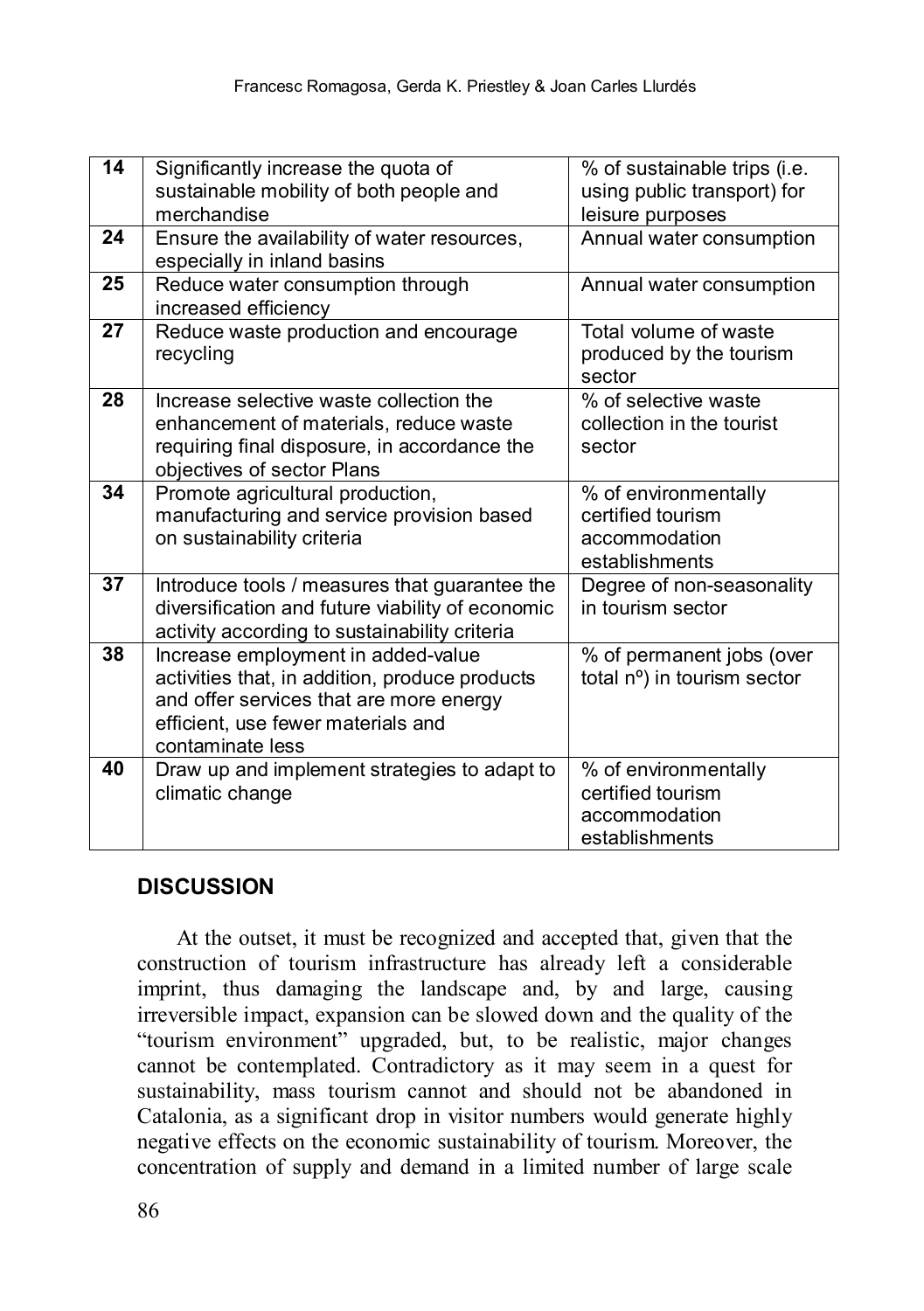destinations can in many respects be more sustainable in environmental terms than spreading impacts throughout a region (as argued in the conceptual framework). Besides, at present, no other economic sector capable of compensating a hypothetical drastic reduction of tourist arrivals can be identified.

The large scale infrastructures are oriented towards four major products -sun, sand and sea; winter sports; urban; and cultural tourism- on which the sector relies heavily and these should retain their predominating role, as they have certain competitive advantages. However, they are threatened by their own excessive success and the first two by the effects of climate change. Hence, the key strategic objectives to guarantee their continued success and relative sustainability can be summed up as: restructuring towards higher quality destinations and infrastructures; monitoring of and adjustments to the possible effects of climate change; diversification towards more specialized niche products that will attract a wider range of client types, additional added value and less concentrated demand in terms of season and location. All this requires impact control, regional planning and management, improved training, incentives for local administrations and private companies, and innovative initiatives and promotion methods.

The types of tourism that have been expanding in recent years (rural, nature and ecotourism, adventure and active tourism and golf) could be developed further, especially as they have certain advantages over the more traditional forms. For example, they do not inherit mass structures and practices, so suitable sustainable strategies can be developed; their location is less concentrated, so the benefits can be distributed better; they can be adapted better to the effects of climate change. Product specific strategic plans should be drawn up, covering the entire territory, followed by a revision of existing regulations and policies. In the case of rural and nature tourism, good management of protected natural areas is especially important. With reference to adventure tourism, it must continue to focus on environmentally unaggressive forms (as already guaranteed, for example, by the prohibition of four wheel drive cars in natural protected areas). Another key question in the case of adventure and active tourism is the commercialisation of the product. Golf tourism is not universally recognised as a sustainable product. Hence, in planning for the expansion of golf tourism, it is essential to design a competitive product that differs from that offered in other regions, while applying the 2003 Environmental Management Plan in order to contribute towards its environmental sustainability, while its economic sustainability has been amply proven (Priestley, 2012).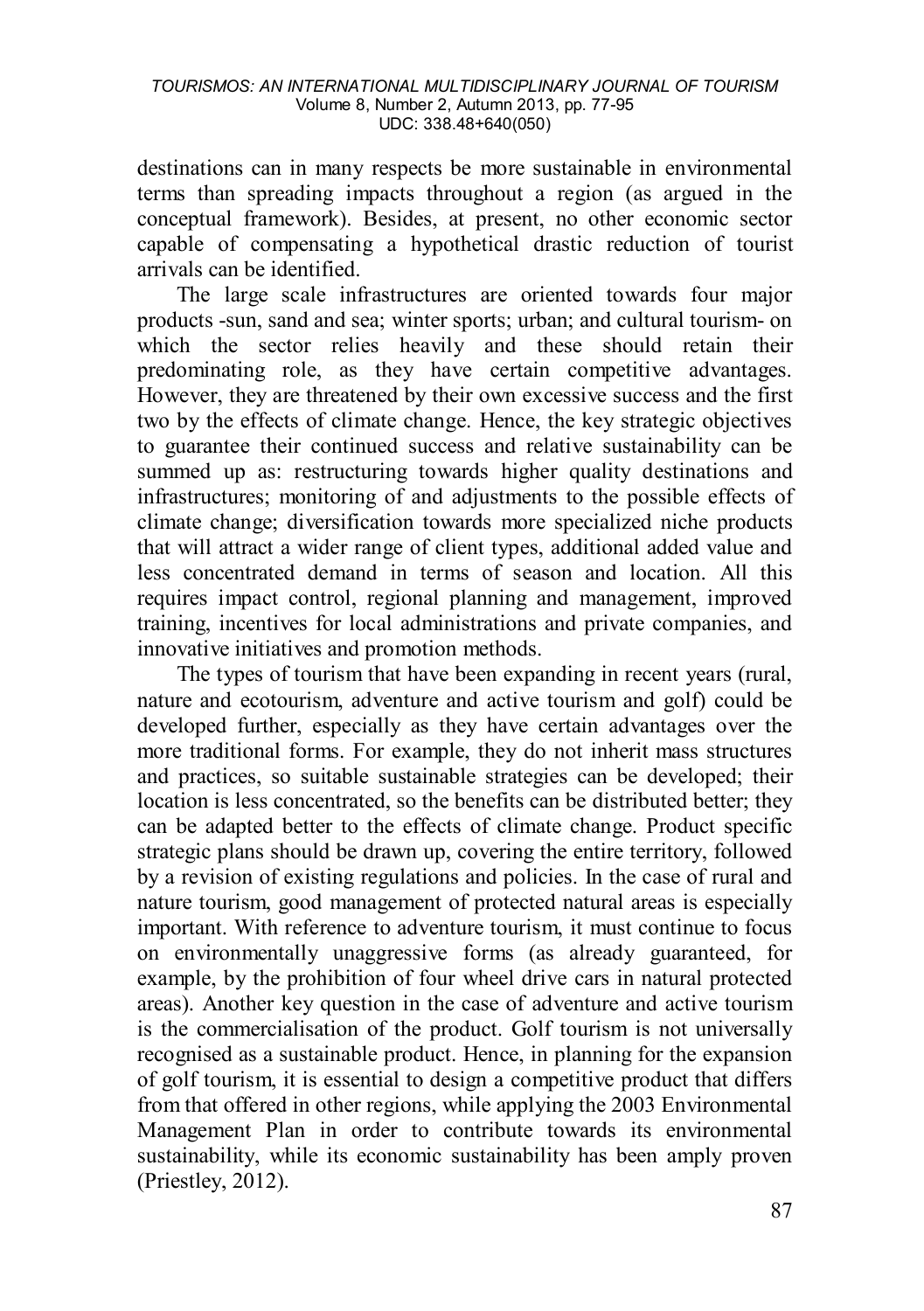Certain needs common to all products have also been identified:

- The coordination of all stakeholders and administrative bodies involved, in order to guarantee the homogeneous application of strategies and initiatives throughout the region and a full understanding on the part of entrepreneurs, local populations and political authorities of the competitive advantages of the measures.
- The drawing up of routes, connections and links, not only for each product throughout the region, but also for multi-based products in particular areas.
- Improved identification of roads, routes, accommodation units and activities through clear and uniform signposting and labelling.
- Upgrading of skills and professional training of all employees and personnel at all educational levels.
- The design and application of promotion and commercialisation structures of Catalonia as an integrated unit for the entire range of tourism products.
- Monitoring of all regulations and recommendations related to sustainability at regional level (Generalitat de Catalunya, 2006), national level (Secretaría de Estado de Turismo y Comercio, 2007) and international level as well (European Commission, 2003 and 2007; Tourism Sustainability Group, 2007).

The underlying, overall objectives are therefore to reorient mass tourism, but not eliminate it, while developing more innovative forms on more sustainable parameters. The challenge is awesome and the measures needed are numerous and varied, but the future, not only of tourism in Catalonia is at stake, but also a significant proportion of the region's economy and its sustainable development. To sum up, it could be said that the keys to the future sustainability of tourism in Catalonia emerge as territorial and tourism planning, followed up with adequate management, in order to integrate -rather than fragment- supply and attractions. To this end, thematic products, such as cultural, hiking or cycling routes are extremely important. Finally, quality is also an essential factor, understood as environmental quality, product quality and good service, which can be sought through certification and training, although Sabaté's (2007) analysis of European initiatives concluded that, while the various certification systems are a powerful tool, the proliferation of different systems tends to confuse the general public.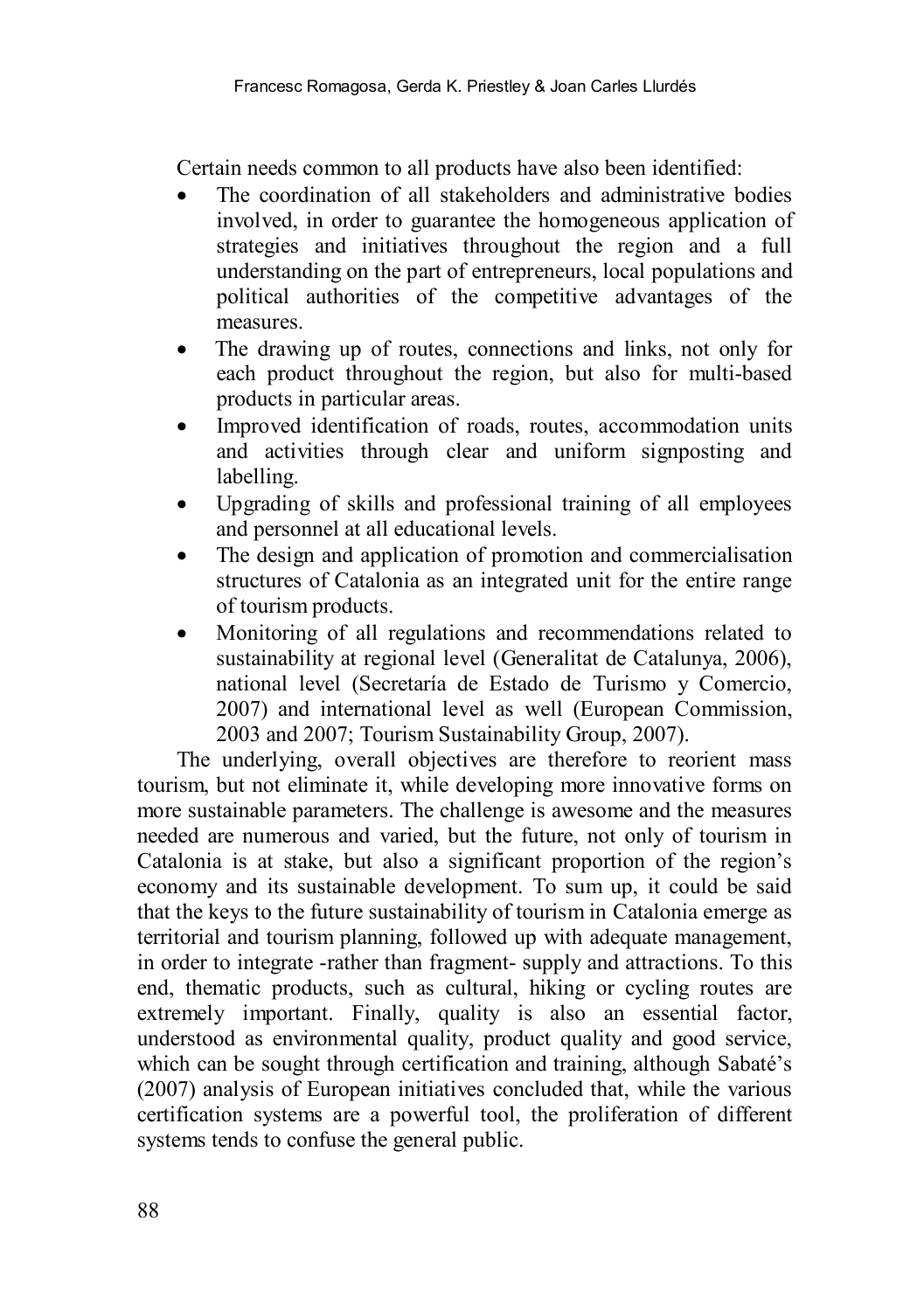Nevertheless, the final document of the Strategy did not incorporated by any means all of these recommendations, although the sector reports were annexed. There is certainly a considerable difference between the challenges, objectives and proposals for action outlined in the first phase and the contents of the strategy that was finally drawn up. The quest for transversal objectives, consensus on priorities (among which environmental elements assumed protagonism) and the cross-sector applicability of instruments obviously reduced the importance of individual sectors. It would, however, appear somewhat contradictory that, in spite of the significant contribution of tourism to the GNP, this sector was clearly relegated to a secondary role. This is partly explained by the "inter-sectorial" nature of tourism, partly by the sector's need for global rather than purely environmental measures and also partly by the statistical gaps that would make the monitoring of progress -based on quantifiable indicators- impossible in some cases and only partially viable in others (through the use of certification systems as indicators of quality or of the degree of success in the application of sustainable practices). Hence, while the final document constitutes a programme for working towards overall sustainability, its effectiveness in achieving such goals for tourism risks being limited, unless the authorities take into account the numerous recommendations outlined in the sector report. As a result, it is essential to complement this strategy with sector-specific plans incorporating the recommendations in the first phase report.

#### **CONCLUSIONS**

The previously explained Catalan strategy initiative should constitute an important contribution for increasing the region's general sustainability. It is certainly a clearly structured plan, developed step by step, from diagnosis, through the phase of definition of strategic challenges to that of specific objectives, to be achieved by means of concrete tools and measures, the success of which will be gauged by indicators. Consensus was sought among the various government departments and private sector stakeholders but, even so, given its ambitious nature, considerable determination and good management will be required in its implementation. Its effectiveness is therefore somewhat unforeseeable. On the other hand, the strategy is by no means sufficient to render tourism development significantly more sustainable.

In general terms, it could be said that this initiative falls within the range of strategic planning processes that have appeared over the last two decades, as outlined in the introduction. It is also clearly illustrative of the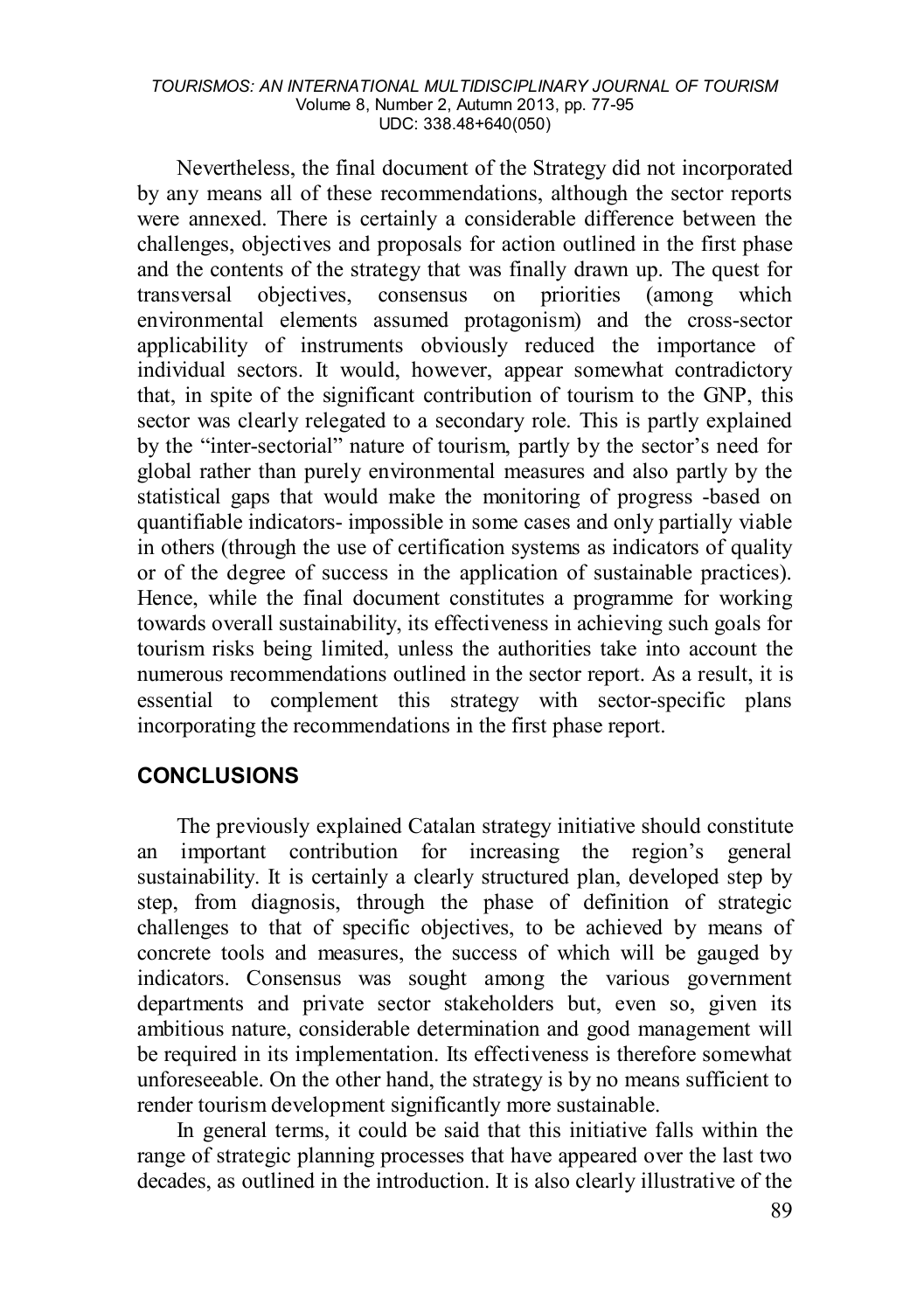fact observed by various authors (Dredge & Moore, 1992, Connell, Page, & Bentley, 2009) that tourism is not considered a priority sector in overall planning processes, even where it is a key economic sector. Two factors have been pinpointed as the main reasons for this: tourism's intersectorial and fragmented nature that weakens its "lobbying" capacity; and a widely encountered trend to focus on purely environmental issues and factors (water and energy consumption, residues, atmospheric contamination, etc.). Hence few stakeholders are waving the tourism banner sufficiently vigorously.

One would, however, suppose that in the case of sustainable strategy design dedicated exclusively to tourism, the results would be very different. But in this case, it has been seen that the difficulties lie largely at the implementation stage. Several years ago Butler (1999) and UNWTO (WTO, 2006 and 2007) already pointed out that, in the case of mature destinations (such as the coast of Catalonia), the accent must be placed on improvement in relative terms in a quest for "more sustainable" tourism -or "less unsustainable" tourism-, if planners are to be truly realistic about the viable objectives. Other handicaps identified elsewhere were the lack of statistical data that would permit the establishment of standards for indicators and accurate monitoring of progress and certainly the authors encountered huge problems in this respect in the Catalan case. In fact, European and other international initiatives are largely limited to policy documents and multiple certification systems, with the consequent overreliance on the latter in strategies, as they really only serve as partial indicators of quality or of the application of sustainable practices. However, these are the main indicators available and hence, in spite of their serious limitations, were almost the only ones that could be proposed in the Catalan strategy. In fact, the lack of valid statistics to facilitate the monitoring process has also been identified by Soteriou and Coccossis (2010) in other countries, so Catalonia is not an exception in this respect.

90 Bearing the difficulties in mind, a comprehensive approach, focusing on the "big picture", would be more suitable in the case of planning, as Soteriou and Roberts (1998) and Calingo (1989) proposed some years ago, because this would lead to the development of more effective strategies than a formalized process that might inhibit creative thinking. Certainly, the tightly structured process followed in this case has limited the foreseeable effectiveness of the final proposals for the tourism sector. Moreover, most of the authors analysed initially stressed the need to address planning from the perspective of the overall sustainability of tourism development rather than the sustainability of individual elements or components which usually focused on the environment. Although this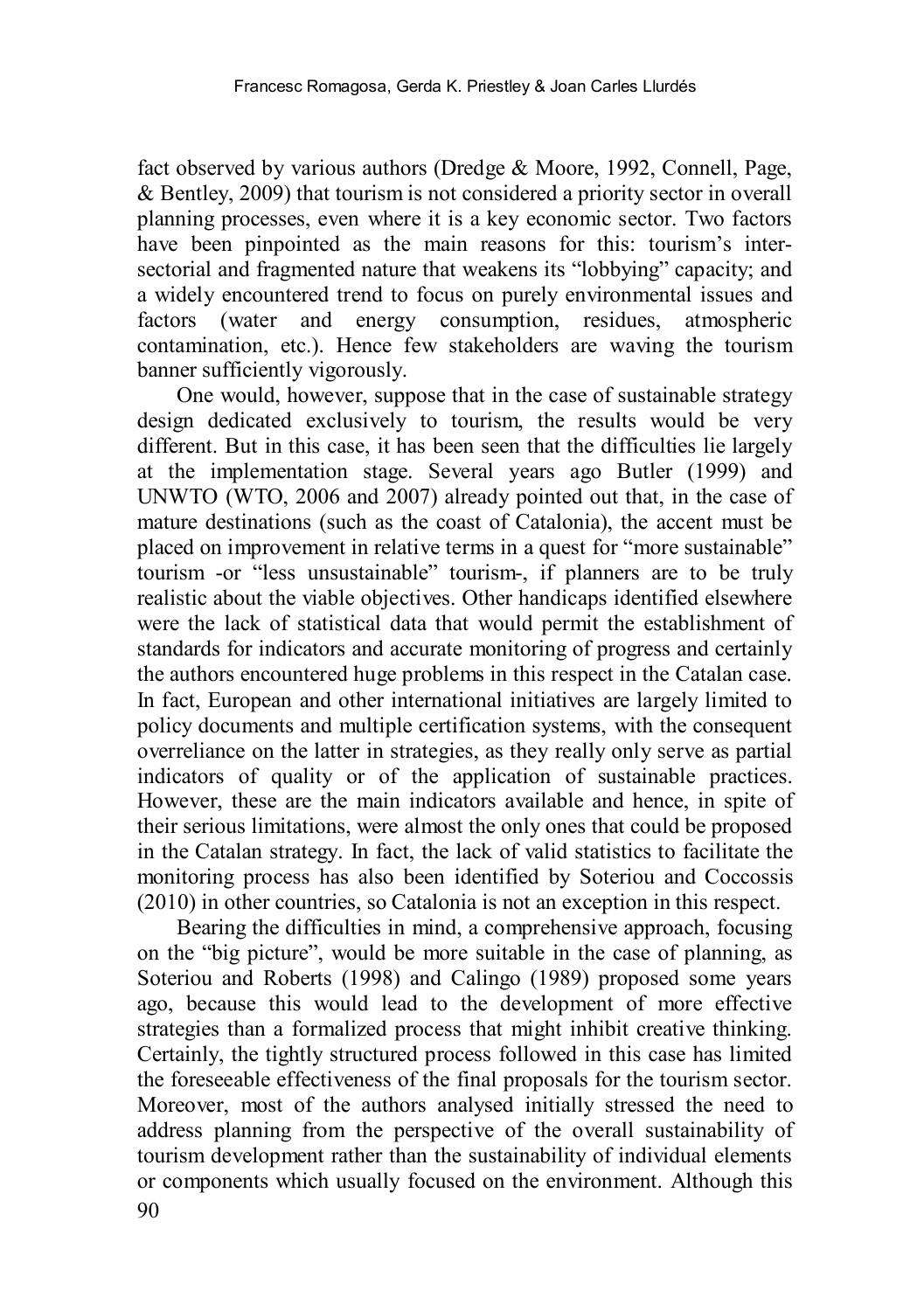is a key issue, long-term perspectives for the industry in general are also fundamental and, in the case of mature destinations, frequently take priority over an environment that has already suffered significant modifications. In fact the overall sustainability of tourism depends on a combination of environmental, economic and social factors (Swarbrooke, 1999) that are difficult to balance. Likewise, it depends on territorial and product integration to a much greater extent than on single, quantifiable actions, as proposed in the strategy.

Many strategic planning tools are available, but virtually all of them require prior studies, the existence of data over long periods of time or the possibility of collecting it in the future. They include topics such as: carrying capacity; environmental impact assessment; coastal zone management; and life cycle, risk and cost-benefit analysis. Data available is usually insufficient or incomplete, causing difficulties not only for the establishment of indicators but also for carrying out analyses. In this sense, as Dodds and Butler (2010: 48) state, "the problem with achieving sustainability lies in implementation rather than definition". Moreover, time, as Lew (2010) points out, is yet another barrier, given that the implementation of proposals or measures over a lengthy time-span risk being ignored or abandoned, unless accompanied by firm, constant political endeavour and determination to implant them, as most stakeholders limit their vision to short-term perspectives.

The decision-making process in the drawing up of the Catalan strategy demonstrated the difficulties involved in making connections between sustainable issues in different industries and activities, thus forming a potential barrier to sustainable development. It would therefore appear that strategic tourism planning could be addressed best through specific sectorial plans, and that these should set broad-based, general objectives, in a quest for long-term, overall sustainable development. This does not imply that the monitoring of specific components through quantifiable indicators should be eliminated, but that these should be combined with a quest for more general sustainability "improvement trends" that cannot be measured exactly.

#### **REFERENCES**

Berke, P. (2002). Does sustainability development offer a new direction for planning? Challenges for the twenty-first century. *Journal of Planning Literature*, Vol. 17, No.1, pp.21-36.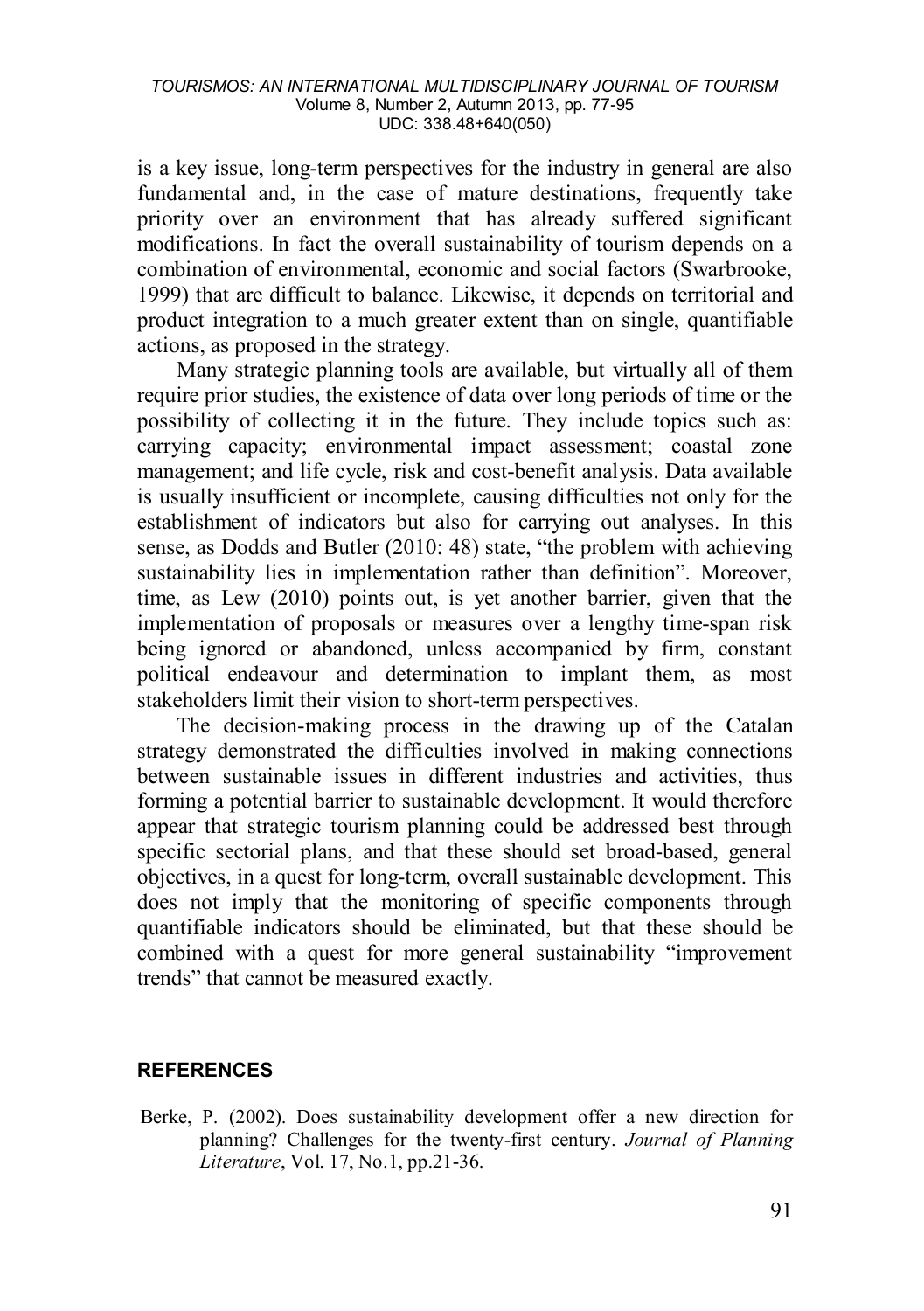- Berke, P. & Manta-Conroy, M. (2000). Are we planning for sustainable development? An evaluation of 30 comprehensive plans. *Journal of the American Planning Association*, Vol. 66, No.1, pp.21-33.
- Berry, S. & Ladkin, A. (1997). Sustainable tourism: A regional perspective. *Tourism Management*, Vol. 18, No.7, pp.433-440.
- Bramwell, B., Henry, I., Jackson, G. & Van Der Straaten J. (1996). A framework for understanding sustainable tourism management. In B. Bramwell, I. Henry, G. Jackson, A.G. Prat, G. Richards and J. Van Der Straaten (Dirs.) *Sustainable tourism management: Principles and practice*. Tilburg, Tilburg University Press.
- Butler, R.W. (1999). Sustainable tourism: A state-of-the-art review. *Tourism Geographies*, Vol. 1, No.1, pp.7-25.
- Calingo, L.M.R. (1989). Achieving Excellence in Strategic Planning Systems. *SAM Advanced Management Journal*, Vol. 54, No.2, pp.21-23.
- Coccossis, H. (1996). Tourism and sustainability: Perspectives and implications. In G.K. Priestley, J.A. Edwards and H. Coccossis (Dirs.) *Sustainable tourism? European experiences*. Wallingford, CABI.
- Connell, J., Page, S.J. & Bentley, T. (2009). Towards sustainable planning in New Zealand: monitoring local government planning under the Resource Management Act. *Tourism Management,* Vol. 30, pp.867-877.
- Cooper, C., Ruhanen, L. & Craig-Smith, S. (2004). Developing a knowledge management approach to tourism research. In R. MacLellan *et al*. (eds) *Proceedings of the Torism State of the Art II Conference*. Glasgow, University of Strathclyde.
- Dodds, R. & Butler, R. (2010). Barriers to implementing sustainable tourism policy in mass tourism destinations. *Tourismos: an international multidisciplinary journal of tourism*, Vol. 5, No.1, pp.35-53.
- Donaire, J.A. & Mundet, L. (2001). Estrategias de reconversión turística de los municipios litorales catalanes. *Papers de Turisme*, Vol. 29, pp.50-65.
- Dredge, D. & Moore, S. (1992). A methodology for the integration of tourism in town planning. *Journal of Tourism Studies,* Vol. 3, No.1, pp.8-21.
- Dutton, I. & Hall, M.C. (1989). Making tourism sustainable: The policy / practice conundrum. In *Proceedings of the Environment Institute of Australia Second National Conference*. Melbourne.
- Eber, S. (dir.). (1992). *Beyond the green horizon: A discussion paper on principles for sustainable tourism*. London, WWF and Tourism Concern.
- Esteban, A., López, F. & Aguiló, E. (2005). Impactos sobre el sector turístico. In Ministerio de Medio Ambiente *Impactos del cambio climático en España*. Madrid, Ministerio de Medio Ambiente.
- European Commission (2003). Basic orientations for the sustainability of European tourism, *Unpublished communication (COM (2003) 716 final*. Brussels.
- European Commission (2007). Agenda for a sustainable and competitive European Tourism*. Unpublished communication (COM (2007) 621 final*. Brussels.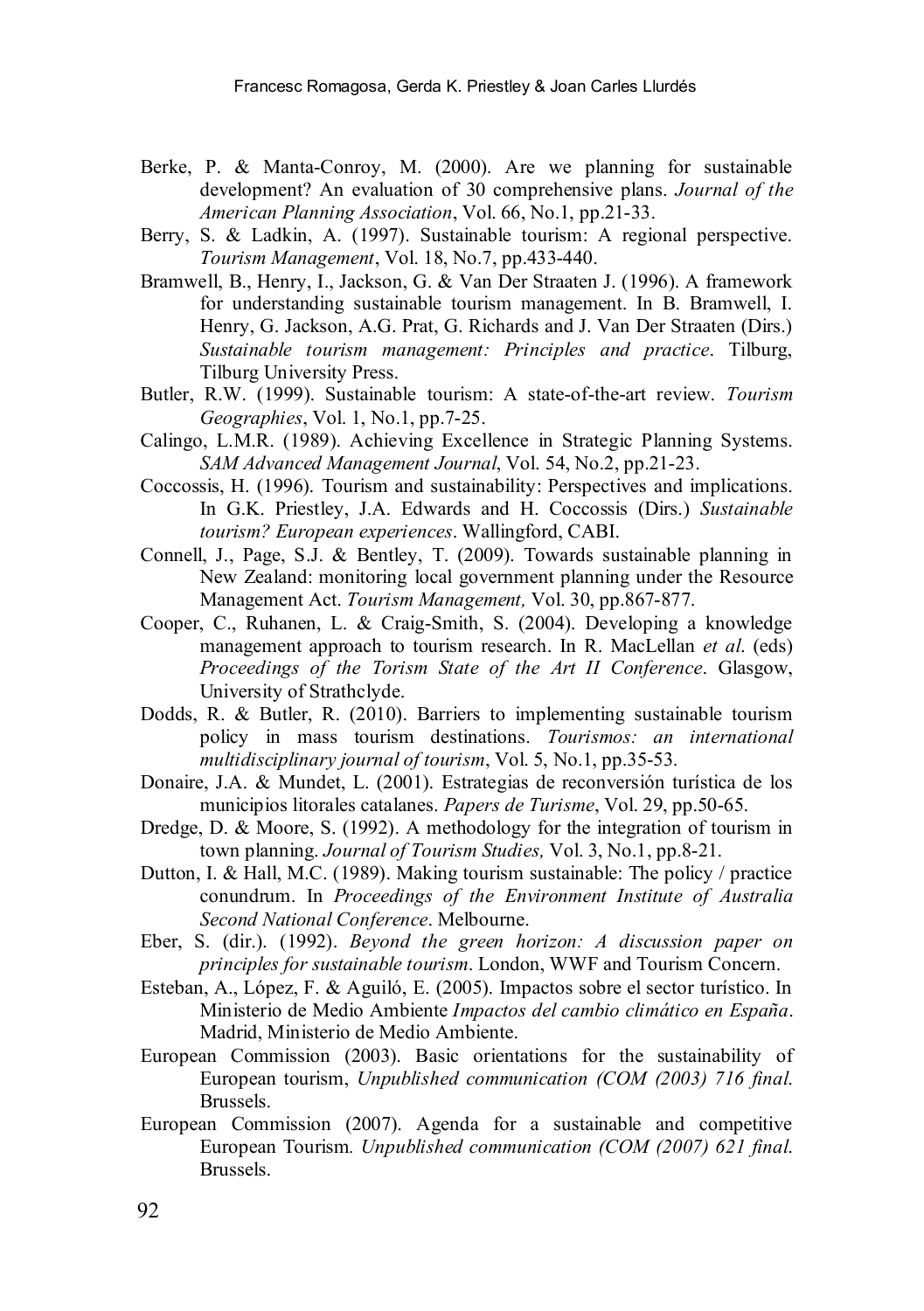- Generalitat de Catalunya (2006). *Pla estratègic del turisme a Catalunya 2005- 2010*. Barcelona, Departament de Comerc, Turisme i Consum.
- Generalitat de Catalunya (2010). *Estratègia per al Desenvolupament Sostenible de Catalunya*. Barcelona, Departament de Medi Ambient i Habitatge.
- Gunn, C.A. & Var, T. (2002). *Tourism Planning*. London, Routledge.
- Hall, C.M. (2007). *Tourism planning. Policies, processes and relationships* (2nd ed.) Harlow, Prentice Hall.
- Inskeep, E. (1991). *Tourism planning: An integrated and sustainable development approach.* New York, Van Nostrand Reinhold.
- Instituto de Estudios Turisticos (2009a). *Movimientos Turísticos en Fronteras (Frontur). Informe Anual 2008.* Madrid, Ministerio de Industria, Turismo y Comercio.
- Instituto de Estudios Turisticos (2009b). *Movimientos Turísticos de los Españoles (Familitur). Informe Anual 2008. Cataluña.* Madrid, Ministerio de Industria, Turismo y Comercio.
- Lew, A.A. (2010). Time as a major barrier to sustainable development. *Tourism Geographies,* Vol. 12, No.3, pp. 481-483.
- López, F. (Dir.) (2009). *Atles del turisme a Catalunya.* Barcelona, Generalitat de Catalunya.
- Llurdés, J.C., Priestley, G.K. & Romagosa F. (2009). *Estratègia per al desenvolupament sostenible de Catalunya. Informe del sector turístic.* Barcelona, Generalitat de Catalunya.
- Observatori de Turisme de Catalunya (2010a). *Oferta de recursos intermedis 2009.* Barcelona, Direcció General de Turisme.
- Observatori de Turisme de Catalunya (2010b). *Evolució de l'activitat turística 2009.* Barcelona, Direcció General de Turisme.
- Orams, M.B. (1995). Towards a more desirable form of ecotourism. *Tourism Management*, Vol. 16, No.1, pp. 3-8.
- Priestley, G.K. (2007). Sostenibilidad, ciclo de vida y desarrollo de los destinos turísticos: hacia un nuevo "modelo" del turismo español. In G.K. Priestley and J.C. Llurdés (Dirs) *Estrategia y gestión del turismo en el municipio*. Bellaterra, Universitat Autònoma de Barcelona.
- Priestley, G.K. (2012). El turismo de golf. In J.A. Duro (Dir.) *Índice UAB de actividad turística 2012*. Bellaterra, Universitat Autònoma de Barcelona.
- Priestley, G.K. & Llurdés, J.C. (2007). Planning for sustainable development in Spanish coastal resorts. In S. Agarwal and G. Shaw (Eds) *Managing coastal tourism resorts. A global perspective*. Clevedon, Channel View Publications.
- Priestley, G.K. & Mundet, L. (1998). The Post-Stagnation Phase of the Resort Cycle. *Annals of Tourism Research*., Vol. 25, No.1, pp.85-111.
- Ruhanen, L. (2008). Progressing the sustainability debate: A knowledge management approach to sustainable tourism planning. *Current Issues in Tourism*, Vol. 11, No.5, pp.429-455.
- Sabaté, X. (2007). *Turisme sostenible: experiències europees aplicables a Catalunya.* Barcelona, Generalitat de Catalunya.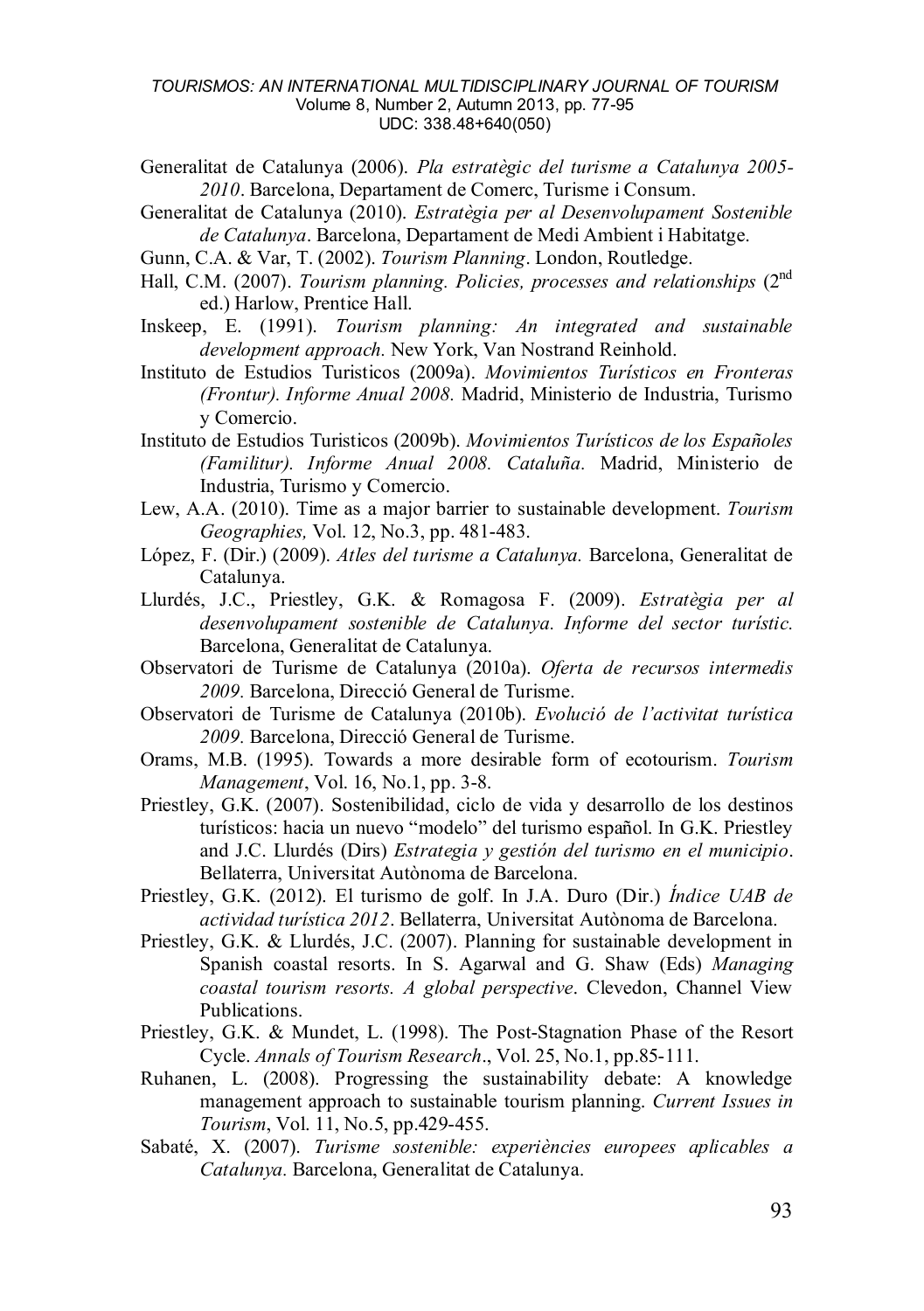- Saurí, D. & Llurdés, J.C. (2010). El turismo. In J.E. Llebot (Ed.) *Segon informe sobre el canvi climàtic a Catalunya*. Barcelona, Generalitat de Catalunya.
- Secretaría de Estado de Turismo y Comercio (2007). *Turismo 2020. Plan del Turismo Español Horizonte 2020. Plan del Turismo Español.* Madrid, Ministerio de Industria, Comercio y Turismo.
- Soteriou, E.C. & Coccossis, H. (2010). Integrating sustainability into the strategic planning of national tourism organizations. *Journal of Travel Research*, Vol. 49, No.2, pp. 191-205.
- Soteriou, E.C. & Roberts, C. (1998). The Strategic Planning Process in National Tourism Organizations. *Journal of Travel Research.* Vol. 37, No.1, pp.21- 29.
- Swarbrooke, J. (1999). *Sustainable tourism management*. Oxford, CABI Publishing.
- Tourism Sustainability Group (2007). *Action for more sustainable European tourism.* Brussels, European Commission.
- United Nations World Tourism Organization (UNWTO) (2013). *UNWTO Tourism Highlights 2013 Edition.* Madrid, UNWTO.
- Weaver, D. (2006). *Sustainable tourism*. Amsterdam, Elsevier.
- World Tourism Organization (WTO) (1993). *Sustainable tourism development. Guide for local planners*. Madrid, WTO.
- World Tourism Organization (WTO) (2004). *Indicators of sustainable development for tourism destinations: A guidebook*. Madrid, WTO.
- World Tourism Organization (WTO) (2006). *Structures and budgets of national tourism organizations 2004-2005*. Madrid, WTO.
- World Tourism Organization (WTO) (2007). *Davos Declaration. Climate change and tourism. Responding to global challenges*. Davos, WTO – UNEP.

*SUBMITTED: OCT 2012 REVISION SUBMITTED: JAN 2013 ACCEPTED: FEB 2013 REFEREED ANONYMOUSLY*

**Francesc Romagosa** is a Lecturer in both the Geography Department and the School of Tourism and Hotel Management (EUTDH) at the Universitat Autònoma de Barcelona (UAB), Spain, specialising in sustainability and environmental issues in tourism.

**Gerda K. Priestley** is Emeritus Professor in the Geography Department at the Universitat Autònoma de Barcelona (UAB) and former Director of Research and International Relations at the UAB School of Tourism and Hotel Management (EUTDH).